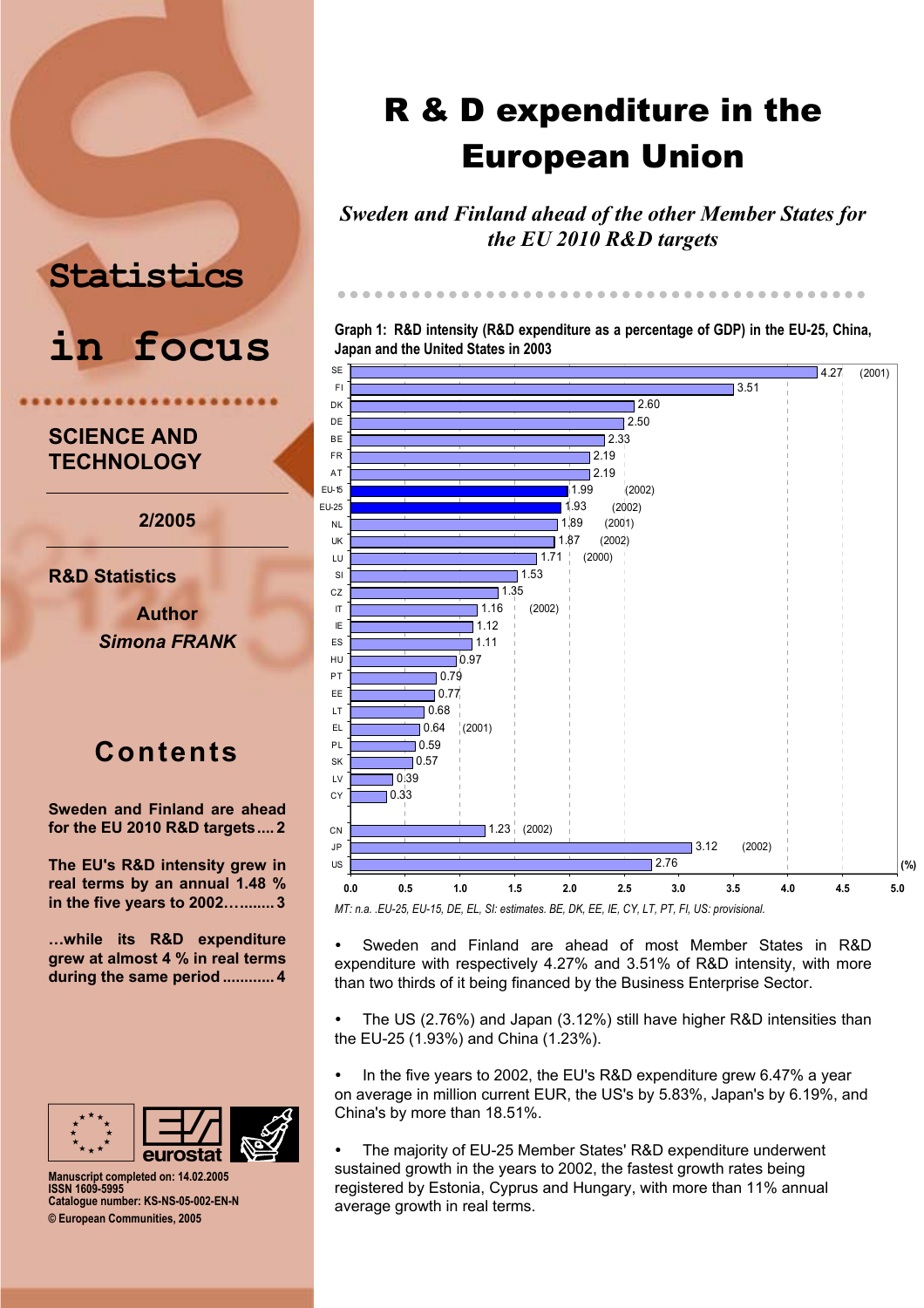## Sweden and Finland are ahead of the EU 2010 R&D targets



<span id="page-1-0"></span>Graph 2: Percentage of R&D expenditure financed by the Business Enterprise Sector in the EU-25, China, Japan and the **United States in 2002** 

EU-25, EU-15: 2001, estimate, PT: estimates. MT n.a. BE, DK, EL, PT, NL, PT, SE: 2001. LU. IE. CN: 2000. IT: 1996 US: 2001, excludes most or all capital expenditure; provisional.

Sweden and Finland are the only EU-25 countries whose R&D intensity (R&D expenditure as a percentage of GDP) in 2002 exceeded the 3 % level as set by the Lisbon strategy (see graph 1). Sweden's 4.27 %, albeit a figure for 2001, and Finland's 3.51 % of R&D intensity put these countries ahead of the US and Japan for this benchmark. Both the US and Japan display fairly high R&D intensities of close to or above 3 %, still higher than that of the EU-25, which stood at 1.93 % in 2002, or China's 1.23 %. The EU-15's average R&D intensity reached almost 2 % in the same year, but nevertheless remained lower than the US or Japan's. Apart from Sweden and Finland, other EU Member States whose R&D intensity is higher than the EU-25's average are Denmark, Germany, Belgium, France and Austria. Slovenia, the Czech Republic and Hungary had the highest R&D intensities among the new Member States in 2003. Another Nordic country

whose R&D intensity is very high is Iceland, with 3.09 % in 2002, while its EEA partner Norway reached 1.67 % in the same year.

The EU's 2010 goals in R&D, as set by the Lisbon summit strategy and endorsed by European Heads of State and Government in Barcelona in 2002, is to achieve an R&D intensity of 3% for the EU as a whole as well as having two thirds of R&D expenditure financed by the Business Enterprise Sector (BES). In 2001, 55% of the EU-25's R&D expenditure was financed by the BES, still lower than the 67%-goal. Sweden and Finland were again very well-positioned for this benchmark, since more than 69% of these countries' R&D expenditure was financed by the BES in 2002 (2001 data for Sweden). Ireland's R&D expenditure BES financing was right on target in 2000, at 67.2%. Interestingly, more than 90% of Luxembourg's R&D expenditure was financed by its Business Enterprise Sector in 2000, making this country the leading Member State in the proportion of BES-financed R&D efforts. Germany, Belgium (2001), Denmark (2001) and Slovenia's BES-financing of R&D expenditure came close to the 67% target in 2002, the latter country being the only new Member State with a percentage of BESfinanced R&D expenditure higher than the EU average. Japan, the US and China all display higher percentages of R&D expenditure financed by the BES than the European Union average (graph 2).

R&D financing by the Business Enterprise Sector (BES) at EU-25 level was stagnant between 1998 and 200,1 as it rose by less than one percent on an annual average basis. This was also true for the EU-15.

Only in Estonia, Greece, Cyprus and Portugal did the BES proportion of financing of R&D expenditure progress appreciably in the four years to 2002, although starting from a low initial percentage. Conversely, in Lithuania, Hungary, Poland and the Czech Republic, there seemed to be a clearly downward trend in BES-financed R&D expenditure over these years. Sweden and Finland, whose shares of BES-funded R&D expenditure was among the highest in the EU (bar Luxembourg), still experienced steady growth of between 2% and 3% on an annual average basis between 1998 and 2002 (Sweden: 1999-2001).

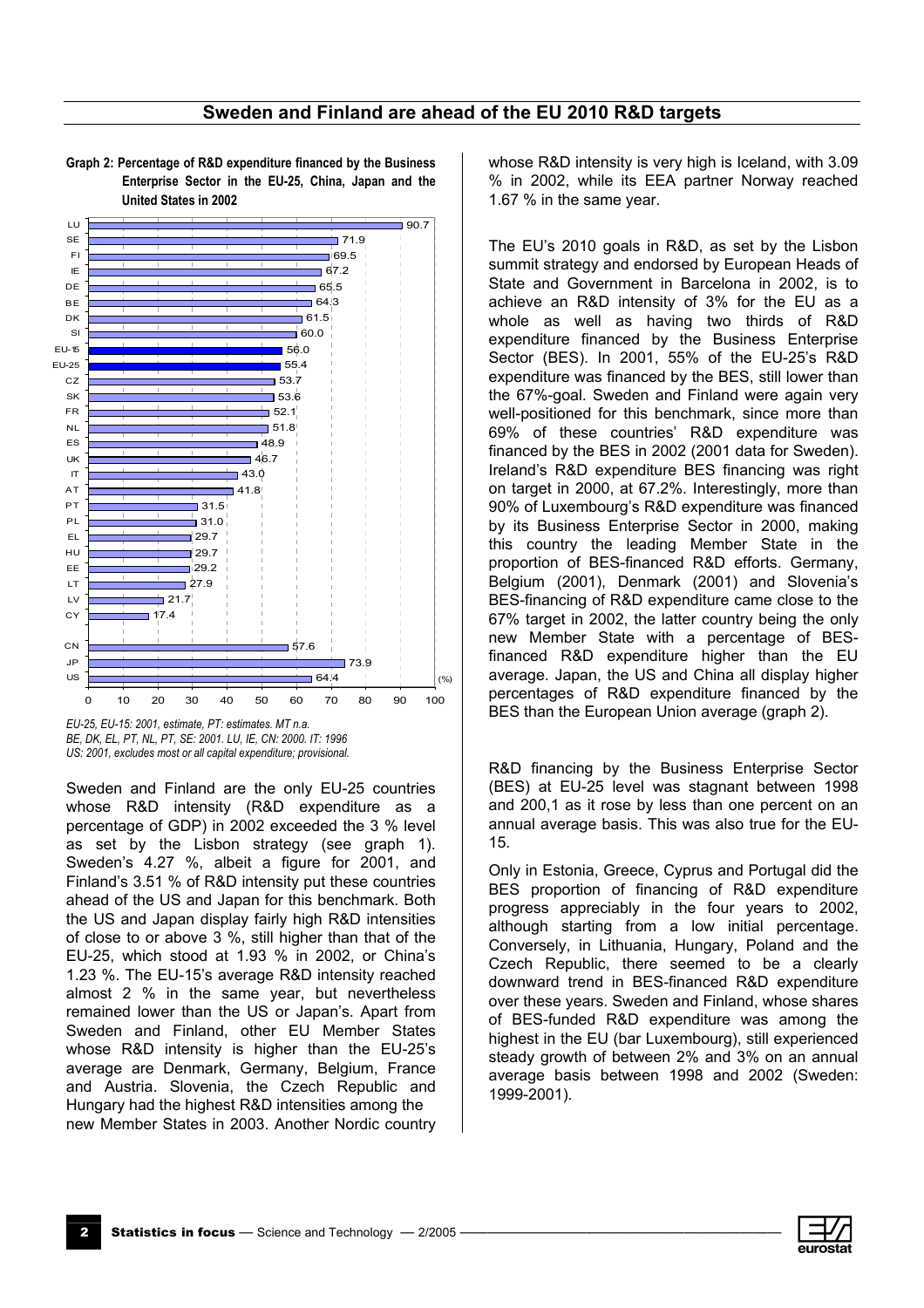## <span id="page-2-0"></span>The EU's R&D intensity grew in real terms by an annual 1.48 % in the five years to 2002...

The EU's R&D intensity has grown by about 1.48% on average per year in the five years to 2002. In the EU-15, this ratio has even grown by an annual average of 1.70% during the same period. A number of Member States have achieved impressive increases in their R&D intensities between 1998 and 2003. Cyprus and Hungary's R&D intensity have jumped by more than 7% on average, and Estonia, Denmark, Spain, Lithuania, Austria and Belgium also experienced steady increases in their R&D intensity. Sweden and Finland, though already the top Member States in R&D expenditure as a percentage of GDP, still managed to increase this ratio by more than 4 % annually between 1998 and 2003 (1998-2001 for Sweden), while EEA partner country Iceland's R&D intensity gained more than 10 % a year. In contrast to the EU as a whole, Ireland, Poland and the Slovakia have seen their R&D intensity shrink annually by 2.17%, 2.80% and 6.32% respectively in the same period. Other Member States whose R&D intensities were on a declining trend in that period were Latvia and the Netherlands. Candidate Countries Bulgaria and Romania also saw their R&D intensity decrease substantially in the years to 2003 whereas Turkey recorded a 7% annual rise between 1998 and 2002. China was able to boost its R&D intensity from 0.70% in 1998 to 1.23% in 2002, thanks to a 10.91% annual increase during three years. This compares to the aforementioned more modest 1.48% for the EU-25 and 1.28% and 1.41% annual average increases by respectively the US and Japan over the same period. The two latter countries have already high R&D intensities compared to the EU-25 though and boast more than double the Chinese R&D intensity.

Table 1: R&D expenditure financed by the Business Enterprise Sector 1998 to 2002 and R&D intensity (R&D expenditure as a percentage of GDP) from 1998 to 2003 in the EU-25 Member States, EEA countries, Switzerland, Candidate Countries, China, Japan and the United States

|              |        |        | Percentage of R&D expenditure financed by business and<br>annual average growth rate from 1998 to 2002* |         |      |             | R&D intensity and annual average growth rate from 1998 to 2003* |          |                   |        |          |                      |             |  |
|--------------|--------|--------|---------------------------------------------------------------------------------------------------------|---------|------|-------------|-----------------------------------------------------------------|----------|-------------------|--------|----------|----------------------|-------------|--|
|              | 1998   | 1999   | 2000                                                                                                    | 2001    | 2002 | <b>AAGR</b> | 1998                                                            | 1999     | 2000              | 2001   | 2002     | 2003                 | <b>AAGR</b> |  |
| $EU-25$      | 54.0 e | 55.2 e | 55.6 e                                                                                                  | 55.4 el | ÷    | 0.87        | $1.82$ s                                                        | 1.86 s   | $1.88$ s          | 1.92 s | 1.93 s   |                      | 1.48        |  |
| <b>EU-15</b> | 54.3 e | 55.6 e | 56.2 e                                                                                                  | 56.0 el | ÷    | 1.00        | 1.86 s                                                          | 1.90 s   | 1.93 s            | 1.98 s | 1.99 s   | ÷                    | 1.70        |  |
| <b>BE</b>    | 65.7   | 66.2   | 63.0                                                                                                    | 64.3    | ÷    | $-0.70$     | 1.90                                                            | 1.96     | 2.04              | 2.17   | $2.24$ p | 2.33<br>p            | 4.16        |  |
| <b>CZ</b>    | 60.2   | 52.6   | 51.2                                                                                                    | 52.5    | 53.7 | $-2.80$     | 1.16                                                            | 1.16     | 1.23              | 1.22   | 1.22     | 1.35                 | 3.08        |  |
| <b>DK</b>    |        | 59.0   |                                                                                                         | 61.5    |      | 2.15        | 2.06 e                                                          | 2.10     | 2.27 er           | 2.40   | 2.52     | 2.60<br>p            | 4.77        |  |
| <b>DE</b>    | 62.4 e | 65.4   | 66.0 e                                                                                                  | 65.7    | 65.5 | 1.23        | $2.31$ e                                                        | 2.44     | 2.49 e            | 2.51   | 2.53     | 2.50<br>$\mathbf{e}$ | 1.59        |  |
| EE           | 23.2   | 24.2   | 24.2                                                                                                    | 32.9    | 29.2 | 5.86        | 0.58                                                            | 0.70     | 0.62              | 0.73   | 0.75     | $0.77$ bp            | 5.83        |  |
| EL           |        | 24.2   |                                                                                                         | 29.7 e  |      | 10.86       |                                                                 | $0.67$ e |                   | 0.64 e |          |                      | $-2.26$     |  |
| ES           | 49.8 e | 48.9   | 49.7                                                                                                    | 47.2    | 48.9 | $-0.48$     | 0.89 e                                                          | 0.88     | $0.94$ er         | 0.95   | 1.03     | 1.11                 | 4.52        |  |
| FR           | 53.5   | 54.1   | 52.5 e                                                                                                  | 54.2    | 52.1 | $-0.64$     | 2.17                                                            | 2.18     | 2.18 b            | 2.23   | 2.26     | 2.19                 | 0.18        |  |
| IE           | 65.4 e | 64.4   | 67.2                                                                                                    |         |      |             | 1.25 e                                                          | 1.19     | 1.15              | 1.15   | 1.09     | 1.12<br>D            | $-2.17$     |  |
| IT.          |        |        |                                                                                                         |         |      |             | 1.07                                                            | 1.04     | 1.07              | 1.11   | 1.16     |                      | 2.04        |  |
| CY           | 13.7   | 17.4   | 17.5                                                                                                    | 15.3    | 17.4 | 6.13        | 0.23                                                            | 0.25     | 0.25              | 0.27   | 0.32     | 0.33<br>p            | 7.49        |  |
| LV           | 22.2   | 22.2 r | 29.5                                                                                                    | 18.3    | 21.7 | $-0.56$     | 0.41                                                            | 0.37     | 0.45              | 0.41   | 0.42     | 0.39                 | $-1.00$     |  |
| <b>LT</b>    |        |        | 31.6                                                                                                    | 37.1    | 27.9 | $-6.06$     | 0.55                                                            | 0.51     | 0.59              | 0.68   | 0.67     | 0.68<br>$\mathbf{D}$ | 4.33        |  |
| LU           |        |        | 90.7                                                                                                    |         |      |             |                                                                 |          | 1.71              |        |          |                      |             |  |
| HU           | 36.1   | 38.5   | 37.8                                                                                                    | 34.8    | 29.7 | $-4.79$     | 0.68                                                            | 0.69     | 0.80              | 0.95   | 1.02     | 0.97                 | 7.36        |  |
| <b>NL</b>    | 48.6   | 49.7   | 51.2                                                                                                    | 51.8    |      | 2.14        | 1.94                                                            | 2.02 r   | 1.90 r            | 1.89   |          |                      | $-0.87$     |  |
| AT           | 41.7   | 41.1   | 41.8                                                                                                    | 41.8    | 41.8 | 0.02        | 1.78                                                            | 1.91     | 1.95              | 2.07   | 2.19     | 2.19                 | 4.23        |  |
| PL           | 37.8   | 38.1   | 32.6                                                                                                    | 30.8    | 31.0 | $-4.87$     | 0.68                                                            | 0.70     | 0.66              | 0.64   | 0.59     | 0.59                 | $-2.80$     |  |
| PT           | 21.3 e | 21.3   | 27.1 e                                                                                                  | 31.5    |      | 14.02       |                                                                 | 0.75     |                   | 0.85   | 0.80 p   | 0.79<br>D            | 1.31        |  |
| <b>SI</b>    | 52.6   | 56.9   | 53.3                                                                                                    | 54.7    | 60.0 | 3.38        | 1.39                                                            | 1.42     | 1.44              | 1.56   | 1.53     | 1.53<br>e            | 1.94        |  |
| <b>SK</b>    | 51.8   | 49.9   | 54.4                                                                                                    | 56.1    | 53.6 | 0.84        | 0.79                                                            | 0.66     | 0.65              | 0.64   | 0.58     | 0.57                 | $-6.32$     |  |
| FL           | 63.9 e | 67.0   | 70.3                                                                                                    | 70.8    | 69.5 | 2.14        | 2.88                                                            | 3.23     | 3.40              | 3.41   | 3.46     | 3.51 p               | 4.04        |  |
| <b>SE</b>    |        | 67.8   |                                                                                                         | 71.9    |      | 3.00        | 3.62 e                                                          | 3.65     |                   | 4.27   |          |                      | 5.66        |  |
| <b>UK</b>    | 47.6   | 48.5   | 49.3                                                                                                    | 47.3    | 46.7 | $-0.48$     | 1.81                                                            | 1.85     | $1.85$ r          | 1.89   | 1.87     |                      | 0.82        |  |
| IS           | 37.7 e | 43.4   |                                                                                                         | 46.2    |      | 6.95        | 2.07                                                            | 2.38     | 2.75 e            | 3.06   | 3.09     |                      | 10.53       |  |
| <b>NO</b>    |        | 49.5   |                                                                                                         | 51.7    |      | 2.12        |                                                                 | 1.65     |                   | 1.60   | 1.67     | 1.89<br>$\mathsf{p}$ | 3.45        |  |
| CH           |        |        | 69.1                                                                                                    |         |      |             |                                                                 |          | 2.57              |        |          |                      |             |  |
| <b>BG</b>    | 23.6   | 22.8   | 24.4                                                                                                    | 27.1    | 24.8 | 1.27        | 0.57                                                            | 0.57 b   | 0.52              | 0.47   | 0.49     | 0.50                 | $-2.59$     |  |
| <b>HR</b>    |        |        |                                                                                                         |         | 45.7 |             |                                                                 |          |                   |        | 1.12 p   |                      |             |  |
| <b>RO</b>    | 42.4   | 50.2   | 49.0                                                                                                    | 47.6    | 41.6 | $-0.46$     | 0.49                                                            | 0.40     | 0.37              | 0.39   | 0.38     | 0.40                 | $-3.98$     |  |
| <b>TR</b>    | 41.8   | 43.3   | 42.9                                                                                                    | 44.9    | 41.3 | $-0.29$     | 0.50                                                            | 0.63     | 0.64              | 0.72   | 0.66     |                      | 7.19        |  |
| <b>CN</b>    | ÷      |        | 57.6                                                                                                    | ÷       |      |             | 0.70                                                            | 0.83     | 1.00 <sub>b</sub> | 1.07   | 1.23     |                      | 10.91       |  |
| JP           | 72.6   | 72.2   | 72.4                                                                                                    | 73.0    | 73.9 | 0.44        | 2.95                                                            | 2.96     | 2.99              | 3.07   | 3.12     |                      | 1.41        |  |
| US           | 652 e  | 66.9   | 69.3                                                                                                    | 673     |      | 1.06        | 2.59h                                                           | 2.63     | 270               | 271    | 264 n    | $276$ n              | 1.28        |  |

\* from 1998 to 2002 when 2003 is not available or from 1998 to 2001 when 2002 is not available or 1999 to 2001 when neither 1998 nor 2002 are available CN: 2000-2002. DE: intramural R&D expenditure by source of funds estimated on basis of source of funds of (intramural plus extramural) R&D expenditure according to information from R&D performing enterprises and cooperative research institutes. US, JP, CN, EU-25 funding data, EU-15 funding data: OECD data

US: The intramural R&D expenditure of the United States is slightly underestimated in comparison to the corresponding figures for other countries as the US methodology is slightly different from the international recommendations. CN: underestimated or based on underestimated data.

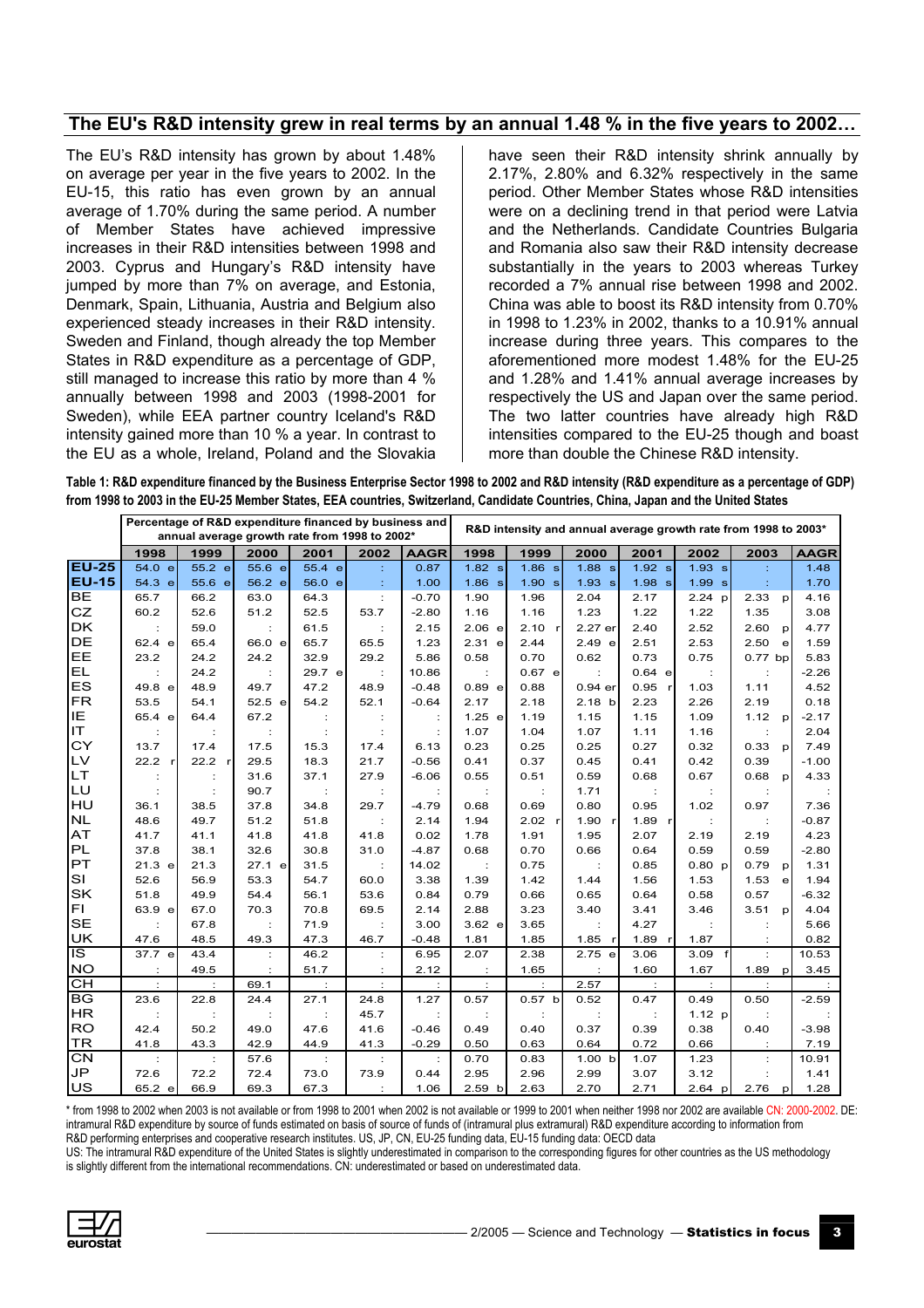<span id="page-3-0"></span>Graph 3 shows the evolution of R&D expenditure (all sectors) of the European Union, Japan and the US in constant 1995 PPS prices between 1990 and 2003. In all three cases, real R&D expenditure has increased more than twofold in the ten years to 2002. Bearing in mind the EU's enlargement to 25 Member States only took place in 2004, the inclusion of the 10 new Member States would have already added about 4 % of additional R&D expenditure to the EU-15 total

R&D expenditure in million 1995 PPS between 1999 and 2002. In 2002, the EU-25's R&D expenditure was about 1.75 times that of Japan's and about two thirds that of the US's in absolute terms and expressed in 1995 PPS. Such comparison needs to be put into perspective using for instance the three entities' respective population sizes or GDP (as in the R&D intensity benchmark elaborated on in the previous paragraphs).

Graph 3: R&D expenditure in million constant 1995 PPS in the EU-25, Japan and the United States from 1990 to 2002 million 1995 PPS



In the ten years to 2002, the US's R&D expenditure grew by 138% to a sheer 227 billion PPS at 1995 prices. The EU-15 and Japan's amount of R&D likewise more than doubled in one decade, growing by about 128%. In the last four years to 2002, the EU's R&D expenditure rose by 3.98% a year on average (see table 2).

### ...while its R&D expenditure grew at almost 4 % in real terms during the same period

Overall, European countries' R&D expenditure rose at a sustained pace between 1998 and 2002. Real R&D expenditure increased by almost 4% a year at EU-level when expressed in PPS at constant 1995 prices. Although the fastest growing countries in terms of real R&D expenditure were new Member States such as Estonia, Cyprus and Hungary (each achieving annual average growth rates of more than 11%) and Lithuania (9%), Poland and Slovakia's R&D efforts stagnated or even dwindled in real terms. North European countries' R&D expenditure rose fast, Iceland's growing as much as 14% per annum in constant PPS and Sweden's by 9%. Denmark and Finland's R&D expenditure still grew at more than 6% in real terms per year on average, around the same rate as in Belgium, the Czech Republic, and Austria. Also noteworthy was Spain's and Turkey's annual average growth rate of R&D expenditure of 8%.

In the United States, Japan and the EU-25, the bulk

of the R&D efforts is performed by the Business Enterprise Sector. The US's BES R&D expenditure (BERD) on its own is almost as big as the entire EU-25's R&D expenditure (i.e. all institutional sectors of performance combined), while the EU-25's BERD is bigger than all of Japan's (see graph 4). The EU Government Sector R&D expenditure (GOVERD) was bigger than the US's and more than double that of Japan's. The EU-25 Higher Education Sector's R&D expenditure (HERD) was about the size of the US's and three times the size of Japan's. The Private Non-Profit Sector's (PNP) R&D efforts, although dwarfed by the BES, GOV and HES's, were proportionally more significant in the US than in either Japan or the EU-25. This latter institutional sector's share of R&D was the smallest in the EU-25 compared to the US or Japan.

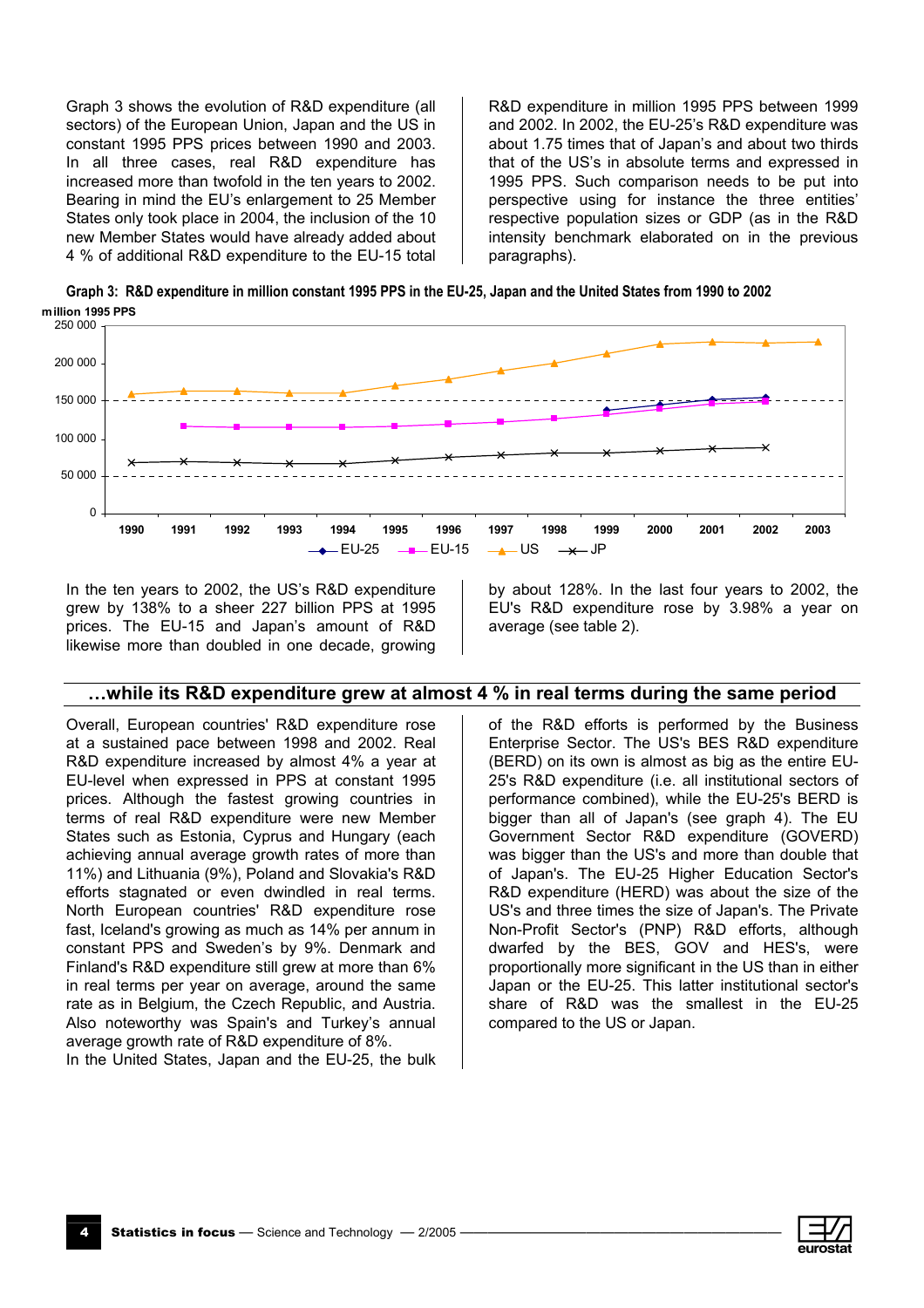|                 | טטעב טו וויטוו                                                              |            |            |                 |                         |              |              |            |                                                                                   |            |            |            |              |                 |  |  |
|-----------------|-----------------------------------------------------------------------------|------------|------------|-----------------|-------------------------|--------------|--------------|------------|-----------------------------------------------------------------------------------|------------|------------|------------|--------------|-----------------|--|--|
|                 | in million current EUR and annual average growth rate from 1998 to<br>2003* |            |            |                 |                         |              |              |            | in million constant 1995 PPS and annual average growth rate from 1998<br>to 2003* |            |            |            |              |                 |  |  |
|                 | 1998                                                                        | 1999       | 2000       | 2001            | 2002                    | 2003         | AAGR         | 1998       | 1999                                                                              | 2000       | 2001       | 2002       | 2003         | <b>AAGR</b>     |  |  |
| <b>EU-25</b>    | 144,763<br><sub>S</sub>                                                     | 155,586    | 168,230 s  | 178,708         | 186,035 s               |              | 6.47         |            | 137,820                                                                           | 144,922    | 152,162    | 154,941    |              | 3.98            |  |  |
| <b>EU-15</b>    | 142,301<br><b>sl</b>                                                        | 153,021    | 165,294 s  | 175,354         | 182,488<br><sub>S</sub> |              | 6.42         | 126,062    | 132,631                                                                           | 139,446    | 146,470    | 149,231    |              | 4.31            |  |  |
| <b>BE</b>       | 4,246                                                                       | 4,618      | 5,046      | 5,515           | 5,814                   | 6,236 p      | 7.99         | 3,945      | 4,201                                                                             | 4,534      | 4,869      | 5,045      | 5,319 p      | 6.16            |  |  |
| CZ              | 630                                                                         | 641        | 744        | 832             | 959                     | 1,019        | 10.10        |            | 1,350                                                                             | 1,483      | 1,512      | 1,534      | 1,730        | 6.40            |  |  |
| DK              | 3,173 e                                                                     | 3,406      | 3,892 er   | 4,265           | 4,617                   | 4,899 p      | 9.08         | 2,323      | 2,428                                                                             | 2,701      | 2,900      | 3,080      | 3,201 p      | 6.62            |  |  |
| <b>DE</b>       | 44,348 e                                                                    | 48,191     | 50,619 e   | 52,002          | 53,363                  | 53,200 e     | 3.71         | 37,536     | 40,318                                                                            | 42,431     | 43,048     | 43,507     | 42,889 e     | 2.70            |  |  |
| EE              | 29                                                                          | 37         | 37         | 49              | 56                      | 62 p         | 16.55        | 58         | 71                                                                                | 68         | 85         | 93         | 101<br>D     | 11.64           |  |  |
| EL.             |                                                                             | 795 e      |            | 841 el          |                         |              | 2.87         |            | 937                                                                               |            | 969        |            |              | 1.70            |  |  |
| ES              | 4,692 e                                                                     | 4,995      | 5,719 er   | 6,227           | 7,194                   | 8,213        | 11.85        | 5,443      | 5,612                                                                             | 6,209      | 6,489      | 7,178      | 7,865        | 7.64            |  |  |
| <b>FR</b>       | 28,139                                                                      | 29,529     | 30,954 b   | 32,887          | 34,527                  | 34,122       | 3.93         | 24,026     | 24,918                                                                            | 25,870     | 27,009     | 27,727     | 26,992       | 2.36            |  |  |
| IE              | 973 e                                                                       | 1,068      | 1,183      | 1,315           | 1,414                   | 1,481 p      | 8.76         | 934        | 989                                                                               | 1,051      | 1,111      | 1,133      | 1,180 p      | 4.79            |  |  |
| IT              | 11,401                                                                      | 11,524     | 12,460     | 13,572          | 14,600                  |              | 6.38         | 11,821     | 11,719                                                                            | 12,400     | 13,158     | 13,733     |              | 3.82            |  |  |
| <b>CY</b>       | 19                                                                          | 21         | 25         | 27              | 34                      | 38<br>D      | 15.02        | 22         | 24                                                                                | 27         | 29         | 35         | 38           | 11.64           |  |  |
| LV              | 24                                                                          | 25         | 38         | 38              | 42                      | 39           | 9.87         | 62         | 57                                                                                | 74         | 73         | 81         | 78           | 4.89            |  |  |
| LT              | 55                                                                          | 52         | 73         | 91              | 100                     | 110 p        | 15.05        | 135        | 123                                                                               | 149        | 181        | 190        | 212 p        | 9.36            |  |  |
| IL∪             |                                                                             |            | 364        |                 |                         |              |              |            |                                                                                   | 281        |            |            |              |                 |  |  |
| IH∪             | 285                                                                         | 309        | 405        | 548             | 706                     | 708          | 19.96        | 619        | 651                                                                               | 798        | 981        | 1,098      | 1,044        | 11.02           |  |  |
| <b>NL</b>       | 6,819                                                                       | 7,563      | 7,655      | 8,090           |                         |              | 5.86         | 6,427      | 6,969                                                                             | 6,786      | 6,805      |            |              | 1.92            |  |  |
| AT              | 3,377                                                                       | 3,762      | 4,029      | 4,393           | 4.788                   | 4,902        | 7.74         | 3,091      | 3,396                                                                             | 3,586      | 3,832      | 4,120      | 4,137        | 6.01            |  |  |
| PL              | 1,022                                                                       | 1,086      | 1,197      | 1,323           | 1,188                   | 1,091        | 1.30         | 2,119      | 2,284                                                                             | 2,236      | 2,177      | 2,027      | 2,006        | $-1.09$         |  |  |
| PT              |                                                                             | 815        |            | 1,038           | 1,036 ep                | 1,033 p      | 6.11         |            | 1,032                                                                             |            | 1,217      | 1,160      | 1,132 p      | 2.34            |  |  |
| SI<br><b>SK</b> | 258<br>156                                                                  | 284<br>126 | 297<br>143 | 341<br>149      | 360<br>148              | 375 e<br>164 | 7.75<br>1.04 | 339<br>347 | 368<br>294                                                                        | 388<br>298 | 431<br>304 | 437<br>285 | 450 e<br>303 | 5.79<br>$-2.72$ |  |  |
| FI              | 3,334                                                                       | 3,879      | 4,423      | 4,619           | 4,830                   | 5,007 p      | 8.47         | 2,753      | 3,189                                                                             | 3,522      | 3,573      | 3,703      | 3,836 p      | 6.86            |  |  |
| <b>SE</b>       | 8,003 e                                                                     | 8,608      |            | 10.459          |                         |              | 9.33         | 6.488      | 6,845                                                                             |            | 8,431      |            |              | 9.13            |  |  |
| UK              | 23,034                                                                      | 25,300     | 28,788     | 30,255          | 31,116                  |              | 7.81         | 20,299     | 21,232                                                                            | 22,056     | 23,133     | 23,314     |              | 3.52            |  |  |
| $\overline{S}$  | 148                                                                         | 188        | 251 e      | 261             | 280                     |              | 17.30        | 132        | 161                                                                               | 198        | 226        | 227        |              | 14.46           |  |  |
| N <sub>O</sub>  |                                                                             | 2,445      |            | 3,037           | 3,388                   | 3,684 p      | 10.79        |            | 1,765                                                                             |            | 1,812      | 1,917      | 1,977 p      | 2.89            |  |  |
| CH              |                                                                             |            | 6,852      |                 |                         |              |              |            |                                                                                   | 4,929      |            |            |              |                 |  |  |
| <b>BG</b>       | 65                                                                          | 69         | 71         | $\overline{71}$ | 81                      | 88           | 6.24         | 212        | 216                                                                               | 209        | 195        | 215        | 230          | 1.64            |  |  |
| <b>HR</b>       |                                                                             |            |            |                 | 271<br>p                |              |              |            |                                                                                   |            |            |            |              |                 |  |  |
| R <sub>O</sub>  | 184                                                                         | 134        | 149        | 177             | 184                     | 204          | 2.12         |            | 479                                                                               | 449        | 506        | 513        | 571          | 3.55            |  |  |
| <b>TR</b>       | 887                                                                         | 1.094      | 1,389      | 1,172           | 1.280                   |              | 9.62         | 1,756      | 2,121                                                                             | 2,309      | 2,414      | 2,389      |              | 8.00            |  |  |
| CN              | 5,934                                                                       | 7,695      | 11,714 b   | 14,061          | 16,452                  |              | 18.51        |            |                                                                                   |            |            |            |              |                 |  |  |
| JP              | 103,604                                                                     | 123,912    | 153,852    | 143,012         | 131,722                 |              | 6.19         | 80,712     | 81,128                                                                            | 84,315     | 86,896     | 87,968     |              | 2.18            |  |  |
| <b>US</b>       | 202,274 b                                                                   | 228,963    | 287,127    | 306,776         | 293,049<br>$\mathsf{D}$ | 268,552 p    | 5.83         | 200,462    | 212,631                                                                           | 226,161    | 228,816    | 227,030    | 228,968 p    | 2.69            |  |  |

### Table 2: R&D expenditure for the EU-25, EEA countries, Switzerland, the Candidate Countries, China, Japan and the United States from 1998 to 2003

from 1998 to 2002 when 2003 is not available or from 1998 to 2001 when 2002 is not available or 1999 to 2001 when neither 1998 nor 2002 are available. CN: 2000-2002. US: the intramural R&D expenditure of the United States is slightly underestimated in comparison to the corresponding figures for other countries as the US methodology is slightly different from the international recommendations. CN: underestimated or based on underestimated data.

The above pattern of R&D expenditure by institutional sector of performance is also reflected at Member State level. In most EU-25 countries, the Business Enterprise Sector (BES) is the largest R&D performer with a share of 60% or more of domestic R&D expenditure. Only in Estonia, Greece, Cyprus, Latvia Lithuania, Hungary, Poland and Portugal does the BES's share of total country-wide R&D expenditure represent less than 40% (see graph 5).

Interestingly, the Private non-profit R&D expenditure is proportionally the largest in Cyprus and Portugal, and to a lesser extent in Estonia, while these three countries' BES share of R&D expenditure is among the lowest of the Union. The countries with the highest share of R&D expenditure performed in the Higher Education Sector are Lithuania (52.9 %), Estonia (50.8 %), Greece (45.5 % in 2001), Latvia (42.3 %), and Portugal (40.1 %).

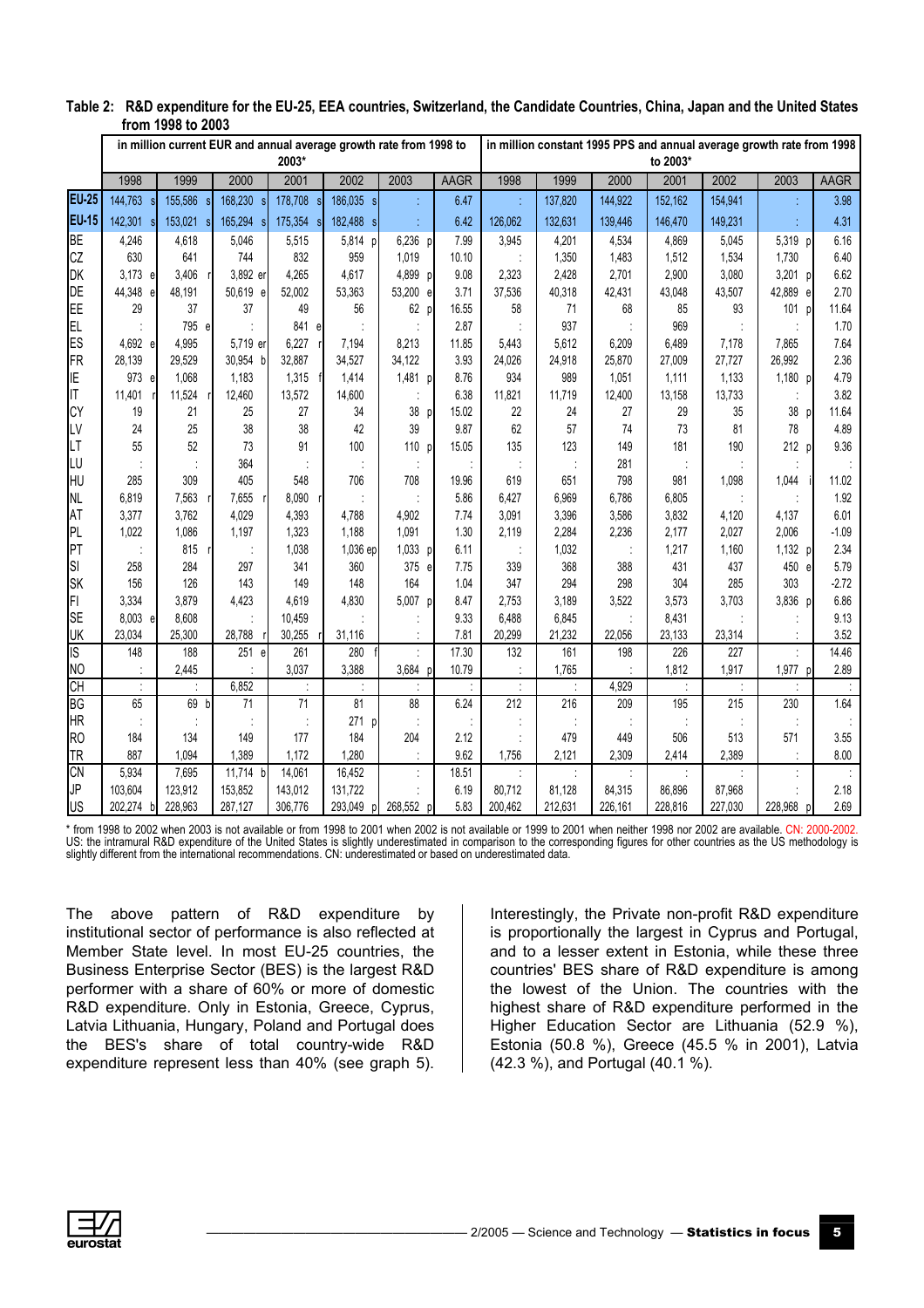As noted earlier, more than 90% of Luxembourg's total R&D expenditure is financed by its BES, which is also the biggest R&D performing institutional sector. Government Sector financing comes second after the BES in a majority of EU Member States (see graph 6). In those countries where the BES R&D efforts are less important proportionally though, the Government Sector becomes the biggest provider of funds for R&D. Funding from abroad is the third most important source of R&D funding in the EU-25. Latvia has the highest percentage of R&D financing coming from abroad (over 35%), where this source of funds is only slightly less important than the Government Sector's and comes ahead of the BES. Foreign R&D funding is also very important in Austria, Greece and in the UK (more than 20%). 'Other national sources' of R&D financing encompass the Higher Education and the Private Non-Profit sectors and are negligible as funding institutions of domestic R&D. The HES's small share of R&D funding as compared to its share of actual R&D expenditure suggests it mainly relies on the government and other sources of financing in the EU.



# Graph 5. R&D expenditure by institutional sector of performance in the EU-25 countries in 2003 (in %)



EL, NL, SE: 2001. LU: 2000. AT: 1998. EU-25 and EU15: estimates. MT: breakdown only includes BES and GOV.



DK, HU: The sum of the breakdown does not add to the total. EU-25, EU-15, BE, DK, EL, LT, NL, PT, SE: 2001. IE, LU: 2000. IT: 1996. EU-25, EU-15: estimates. MT: n.a.

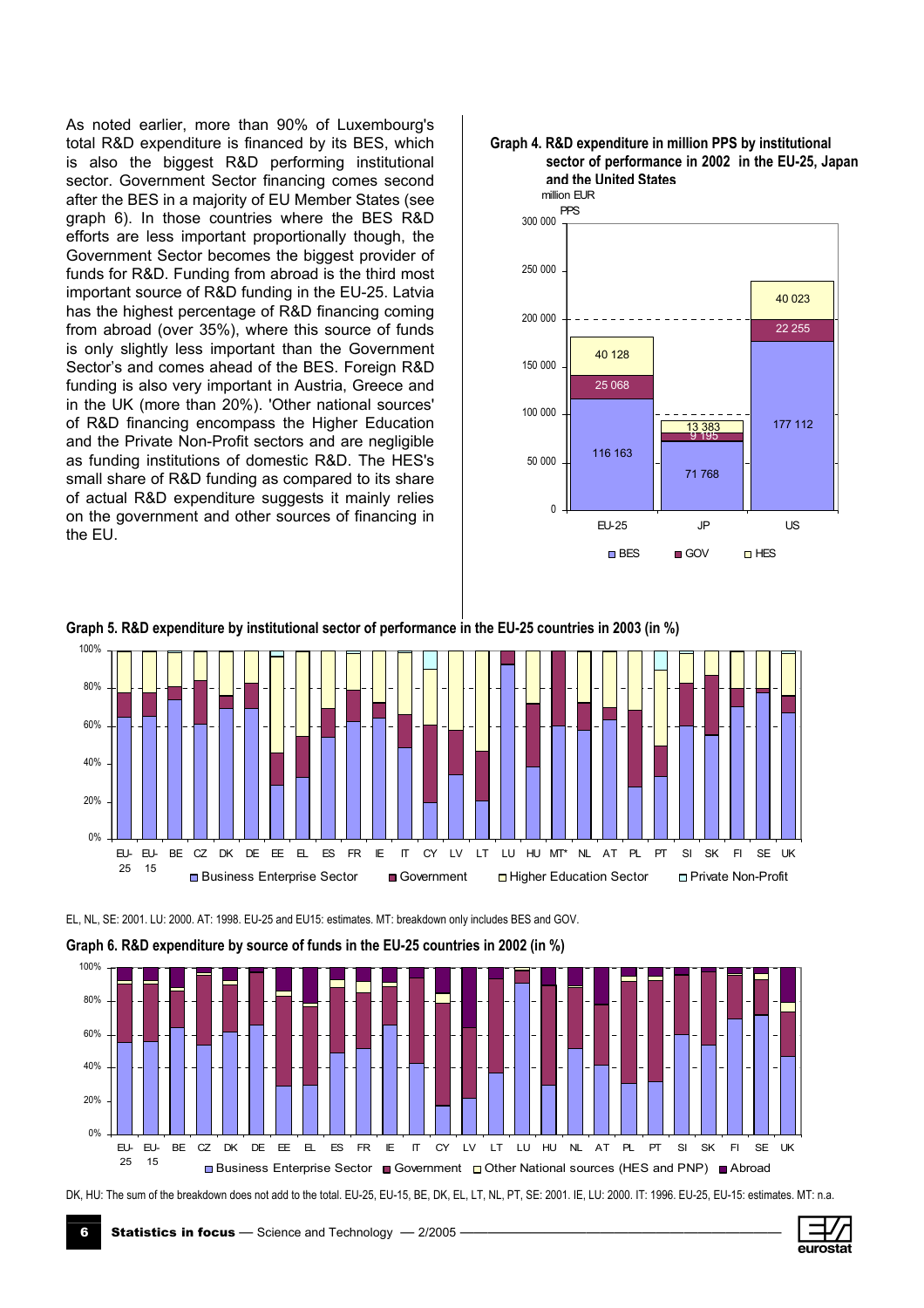# > ESSENTIAL INFORMATION - METHODOLOGICAL NOTES

## Research and experimental development - R&D

Research and experimental development - R&D - activities comprise creative work undertaken on a systematic basis in order to increase the stock of knowledge, including knowledge of man, culture and society and the use of this stock of knowledge to devise new applications.

#### **Institutional classifications**

R&D expenditure is broken down into four institutional sectors of performance in which R&D takes place.

#### $\bullet$ The business enterprise sector - BES

With regard to R&D, the business enterprise sector includes: all firms, organizations and institutions whose primary activity is the market production of goods or services (other than higher education) for sale to the general public at an economically significant price and the private non -profit institutions mainly serving them - Frascati Manual, §163.

#### The government sector - GOV  $\blacktriangle$  .

In the field of R&D, the government sector includes: all departments, offices and other bodies which furnish but normally do not sell to the community those common services, other than higher education, which cannot otherwise be conveniently and economically provided, and administer the state and the economic and social policy of the community (public enterprises are included in the business enterprise sector) as well as PNPs controlled and mainly financed by government - Frascati Manual, § 184.

#### The higher education sector - HES  $\bullet$

This sector comprises: all universities, colleges of technology and other institutes of post-secondary education, whatever their source of finance or legal status. It also includes all research institutes, experimental stations and clinics operating under the direct control of or administered by or associated with higher education establishments - Frascati Manual. § 206

#### The private non-profit sector - PNP  $\bullet$

This sector covers: non-market, private non-profit institutions serving households (i.e. the general public) and private individuals or households - Frascati Manual, § 194.

R&D expenditure is subdivided into five sources of funds: Business Enterprise, Government, Higher Education, Private non-profit and Abroad.

#### R&D indicators: R&D expenditure

### ♦ Current EUR

Current EUR values are obtained for the Eurozone by recalculating former national currency values on the basis of the fixed exchange rate and then applying the average exchange rate for the year in question. As a result, the values for countries appearing in tables quoted in national currencies differ from those quoted in current EUR for vears before 1999. except in the case of Greece (2001). Current EUR values for non-Eurozone countries are obtained by directly applying the average exchange rate for the year in question.

### ♦ Purchasing power standards - PPS

Purchasing power parities are based on comparisons of the prices of representative and comparable goods or services recorded in the national currency of the country in question on a specific date. As a result, financial aggregates can be expressed in purchasing power standards-PPS-rather than EUR based on exchange rates.

#### **Current PPS**  $\bullet$

Data quoted in current PPS are obtained by applying the average exchange rate of the year in question to the national currency value.

#### $\bullet$ **Constant 1995 PPS**

Data presented in this SIF under 'constant PPS' refers to 1995 constant PPS at 1995 prices. Data measured in constant 1995 PPS are first corrected for inflation using the GDP deflator  $-$  a Paasche index based on 1995=100  $-$  of the country in question before applying the 1995 PPS exchange rate. The GDP deflator broadly correlates with the 1995 European System of Accounts (ESA 95) available on NewCronos. Theme 2. The adiusted GDP deflator provided for by ESA 79 was used in the case of incomplete series.

#### ◆ R&D intensity

R&D intensity represents the R&D expenditure as a percentage of GDP. It is calculated by relating R&D expenditure in current EUR for the sectors and vears in question to GDP.

#### **European aggregates**

For R&D expenditure. EU totals are calculated as the sum of the national data by sector. If data are missing, estimates are first made for the country in question, reference period. institutional sector or relevant R&D variable, as appropriate.

EU-15 aggregate: until 1999: excluding Luxembourg; EU-25 aggregate: excluding Luxembourg (until 1999) and Malta (until 2001 for HES and TOTAL)

### **Sources**

United States, Japan and China: OECD, Main Science and Technology indicators - MSTI 2004/1.

Data on R&D funding until 2001 for FU-15 countries. Iceland and Norway - source of data is OECD.

#### **General abbreviations**

- p provisional value
- e estimated value
- s Eurostat estimate
- r revised value
- f forecast
- b break in series
- not available

#### Reference manual

Standard method proposed for research and experimental development surveys - Frascati Manual, OECD, 2002.

The data presented in this Statistics in Focus reflect the data availability in Eurostat's reference database as of December 2004.